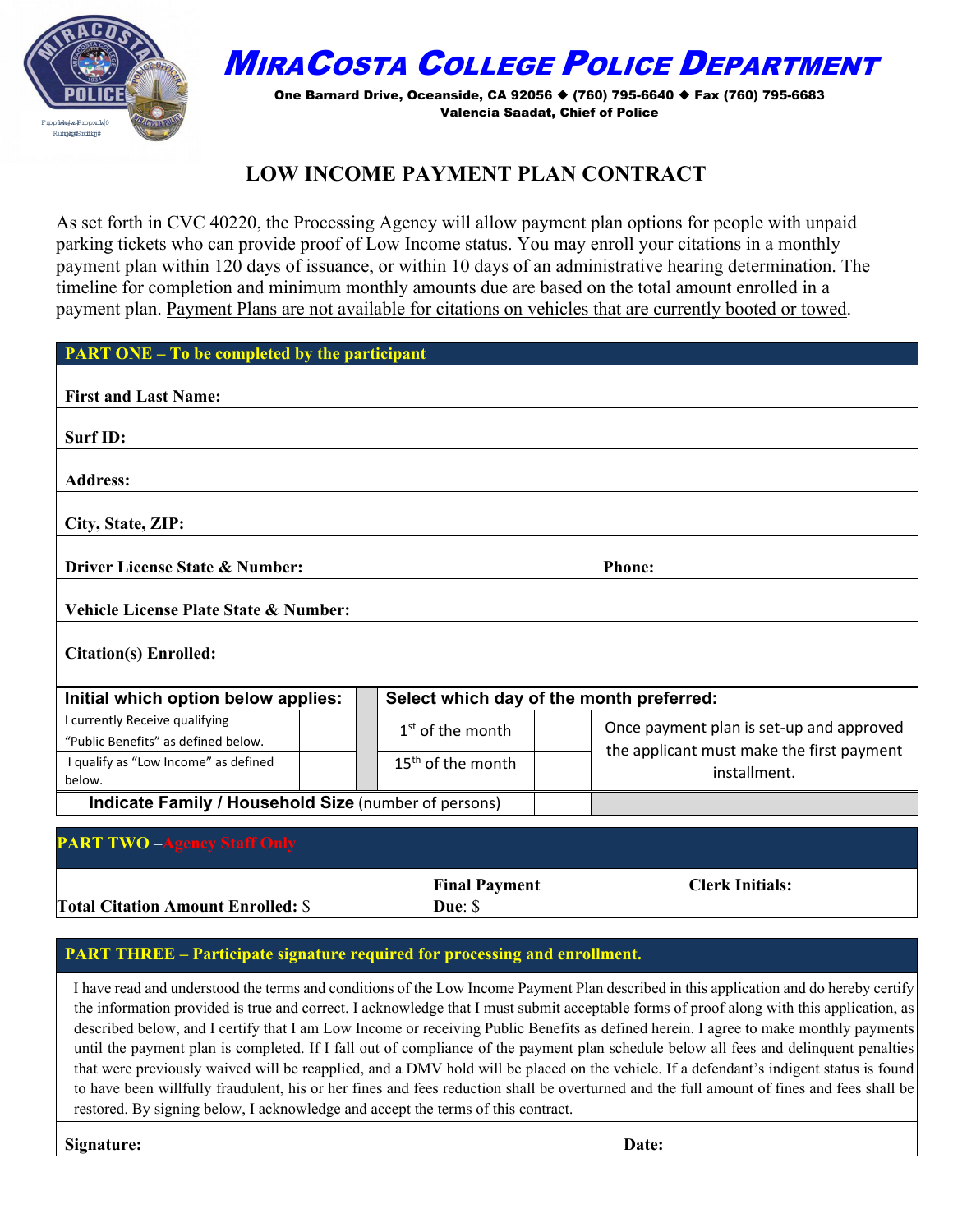

MIRACOSTA COLLEGE POLICE DEPARTMENT

One Barnard Drive, Oceanside, CA 92056 ♦ (760) 795-6640 ♦ Fax (760) 795-6683 Valencia Saadat, Chief of Police

### **LOW-INCOME QUALIFICATIONS**

#### **"Public Benefits"**

Are as defined at GC 68632(a) and include, but are not limited to, public benefits:

| Supplemental Security         | Cash Assistance Program   | Supplemental                |
|-------------------------------|---------------------------|-----------------------------|
| Income (SSI) and State        | for Aged, Blind, and      | <b>Nutrition Assistance</b> |
| Supplementary                 | Disabled Legal            | Program                     |
| Payment (SSP)                 | Immigrants (CAPI)         |                             |
| County Relief, General        | California Food           | In-Home                     |
| Relief, or General Assistance | <b>Assistance Program</b> | Supportive                  |
|                               |                           | Services (IHSS)             |
| Tribal TANF grant             | Medi-Cal                  | CalWorks                    |

#### **"Low Income"**

Is defined at GC 68632(b) and is an applicant whose monthly income is 125 percent or less of the current Poverty Guidelines updated periodically in the Federal Register by the United States Department of Health and Human Services. See Chart below for current income thresholds.

| Household /<br><b>Family Size</b> |          | $\mathbf{2}$ | 3        | 4        |          | 6        |
|-----------------------------------|----------|--------------|----------|----------|----------|----------|
| <b>Annual Income</b>              | \$13,590 | \$18,310     | \$23,030 | \$27,750 | \$32,470 | \$37,190 |

Add \$4,720 for each additional household member above 6.

## **LOW-INCOME VERIFICATION**

**IMPORTANT:** Along with this application, you must submit proof of Documentation evidencing "Public Benefits" receipt of any services under GOV 68632 or "Low Income" that is 125% or less than current poverty guidelines must be submitted upon application.

- 1. Payroll stubs or payroll reports that prove the Poverty Guidelines above.
- 2. Bank Statements showing income and expenses that meet the Poverty Guidelines above
- 3. Prior year income tax return proving Poverty Guidelines above.
- 4. Enrollment in one of the following programs: SSI, SSP, CalWorks, County Relief, General Relief, Cash aid or the Aged, Blind or Disabled, IHHS and/or Medi-Cal.
- 5. Other documentation as approved by the Communication/Records Supervisor.